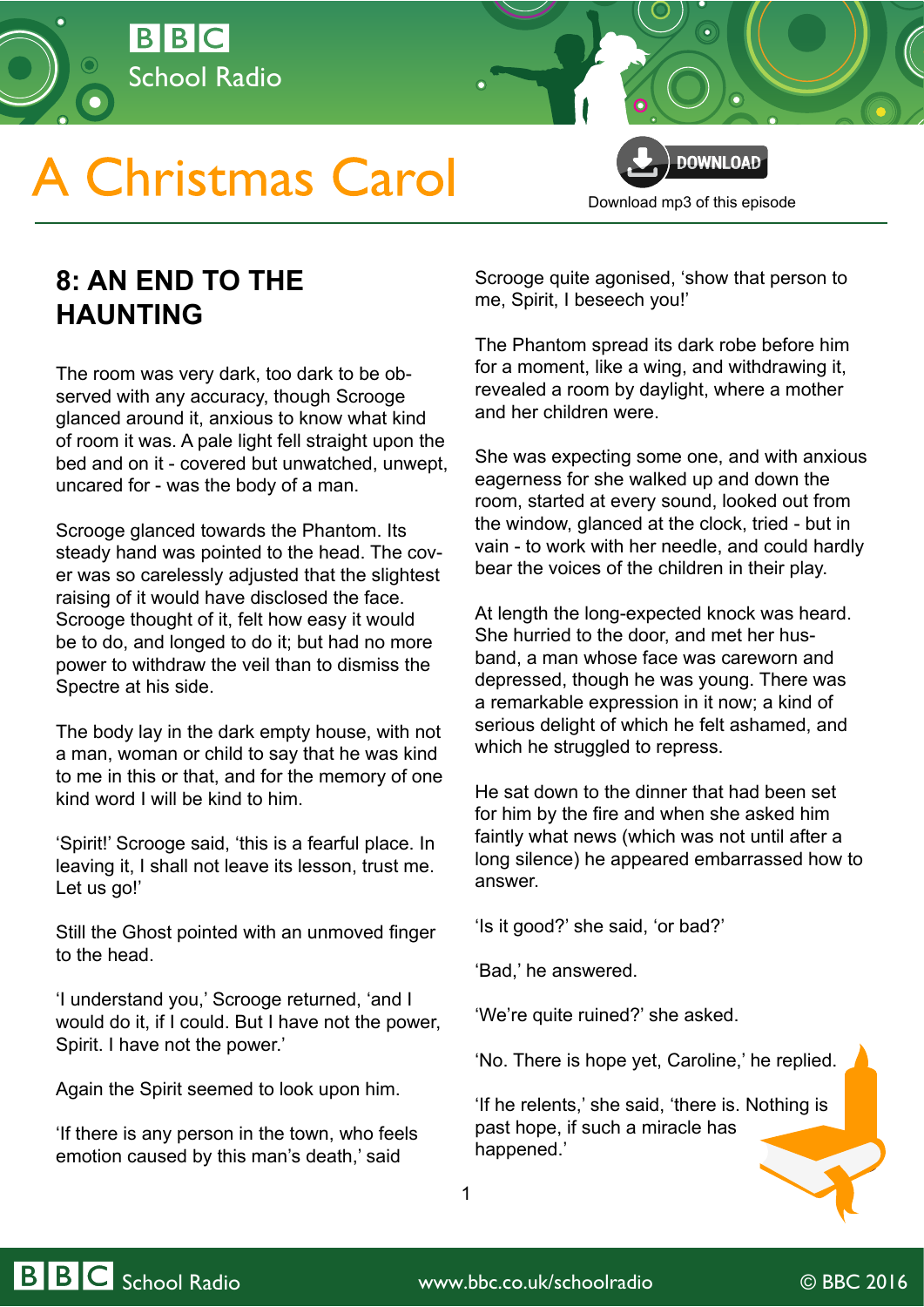



'He's past relenting,' said her husband. 'He's dead.'

She was a mild and patient creature...but she was thankful in her soul to hear it, and she said so, with clasped hands. She prayed for forgiveness the next moment, and was sorry; but the first was the emotion of her heart.

The husband continued: 'What the woman whom I told you of last night, said to me, when I tried to see him and obtain a week's delay and what I thought was a mere excuse to avoid me - turns out to have been quite true. He was not only very ill then, but dying.'

'To whom will our debt be transferred?' asked the wife.

'I don't know. But before that time we shall be ready with the money; and even though we were not, it would be bad luck indeed to find his successor so merciless. We may sleep tonight with light hearts, Caroline!'

Yes, their hearts were lighter and it was a happier house for this man's death! The only emotion that the Ghost could show Scrooge, caused by the event, was one of pleasure.

'Let me see some tenderness connected with a death,' said Scrooge, 'or that dark bedroom, Spirit, which we left just now, will be for ever present to me.'

The Ghost conducted him through several streets familiar to his feet; and as they went along, Scrooge looked here and there to find himself, but nowhere was he to be seen. They entered poor Bob Cratchit's house - the dwelling he'd visited before - and found the mother and the children seated round the fire.

Quiet. Very quiet. The noisy little Cratchits were as still as statues in one corner, and sat looking up at Peter, who had a book before him. The mother and her daughters were engaged in sewing. But they were all very quiet!

A Christmas Carol - 8: An end to the haunting

The mother laid her work upon the table, and put her hand to her face.

'The colour hurts my eyes,' she said. 'It makes them weak by candle-light; and I wouldn't show weak eyes to your father when he comes home, for the world. It must be near his time.'

'Past it rather,' Peter answered, shutting up his book. 'But I think he's walked a little slower than he used, these few last evenings, mother.'

They were very quiet again. At last she said, in a steady voice that only faultered once: 'I've known him walk with Tiny Tim upon his shoulder, very fast indeed.'

'And so have I,' cried Peter. 'Often.'

'And so have I!' exclaimed another. So had all.

'But he was very light to carry,' she resumed, intent upon her work, 'and his father loved him so, that it was no trouble: no trouble. And there's your father at the door!'

She hurried out to meet Bob as he came in. His tea was ready for him on the hob. Then the two young Cratchits got upon his knees and each child laid a little cheek against his face, as if they said: 'Don't mind it, father. Don't be grieved!'

Bob was very cheerful with them, and spoke pleasantly to all the family. He looked at the work upon the table, and

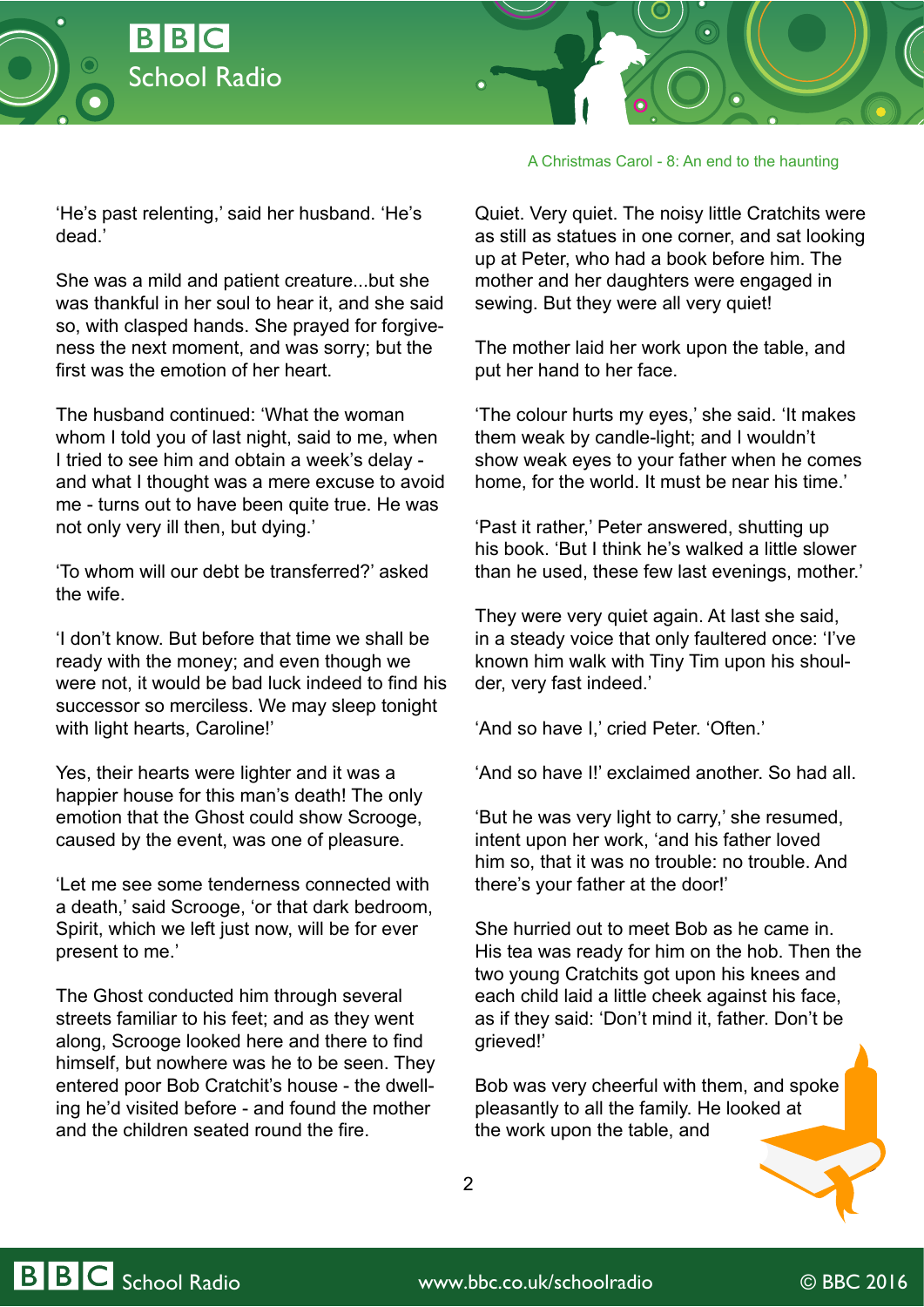



praised the industry and speed of Mrs Cratchit and the girls. They would be done long before Sunday, he said.

'Sunday! You went today, then, Robert?' said his wife.

'Yes, my dear,' returned Bob. 'I wish you could have gone. It would have done you good to see how green a place it is. But you'll see it often. I promised him that I would walk there on a Sunday. My little, little child!' cried Bob. 'My little child!'

He broke down all at once. He couldn't help it. If he could have helped it, he and his child would have been farther apart perhaps than they were.

He left the room, and went upstairs into the room above. There was a chair set close beside the child. Poor Bob sat down in it, and when he'd thought a little and composed himself, he kissed the little face. He was reconciled to what had happened, and went down again quite happy.

They drew about the fire, and talked, the girls and mother working still. Bob told them of the extraordinary kindness of Mr Scrooge's nephew, Fred, whom he had scarcely seen but once, and who, meeting him in the street that day, and seeing that he looked a little down, inquired what had happened to distress him. 'On which,' said Bob, 'for he is the pleasantestspoken gentleman you ever heard, I told him. 'I am heartily sorry for it, Mr Cratchit,' he said, 'and heartily sorry for your good wife. If I can be of service to you in any way,' he said, 'come to me.'

'I'm sure he's a good soul!' said Mrs Cratchit.

A Christmas Carol - 8: An end to the haunting

'You would be surer of it, my dear,' returned Bob, 'if you saw and spoke to him. I shouldn't be at all surprised, mark what I say, if he got Peter a better situation.<sup>'</sup>

'Get along with you!' retorted Peter, grinning.

'It's just as likely as not,' said Bob, 'one of these days; though there's plenty of time for that. But however and whenever we part from one another, I'm sure we shall none of us forget poor Tiny Tim - shall we - or this first parting that there was amongst us?'

'Never, father!' cried they all.

'And I know,' said Bob, 'I know, my dears, that when we recollect how patient and how mild he was - although he was a little, little child - we shall not quarrel easily among ourselves, and forget poor Tiny Tim in doing it.'

'No, never, father!' they all cried again.

'I'm very happy,' said Bob, 'I'm very happy!'

Mrs Cratchit kissed him, his daughters kissed him, the two young Cratchits kissed him, and Peter and himself shook hands.

'Spectre,' said Scrooge, 'something informs me that our parting moment is at hand. I know it, but I know not how. Tell me what man that was whom we saw lying dead?'

The Ghost of Christmas Yet To Come conveyed him, as before - through to a different time, Scrooge thought - until the Spirit was asked by Scrooge to tarry for a moment.

'This court,' said Scrooge, 'through which we hurry now, is where my place

3

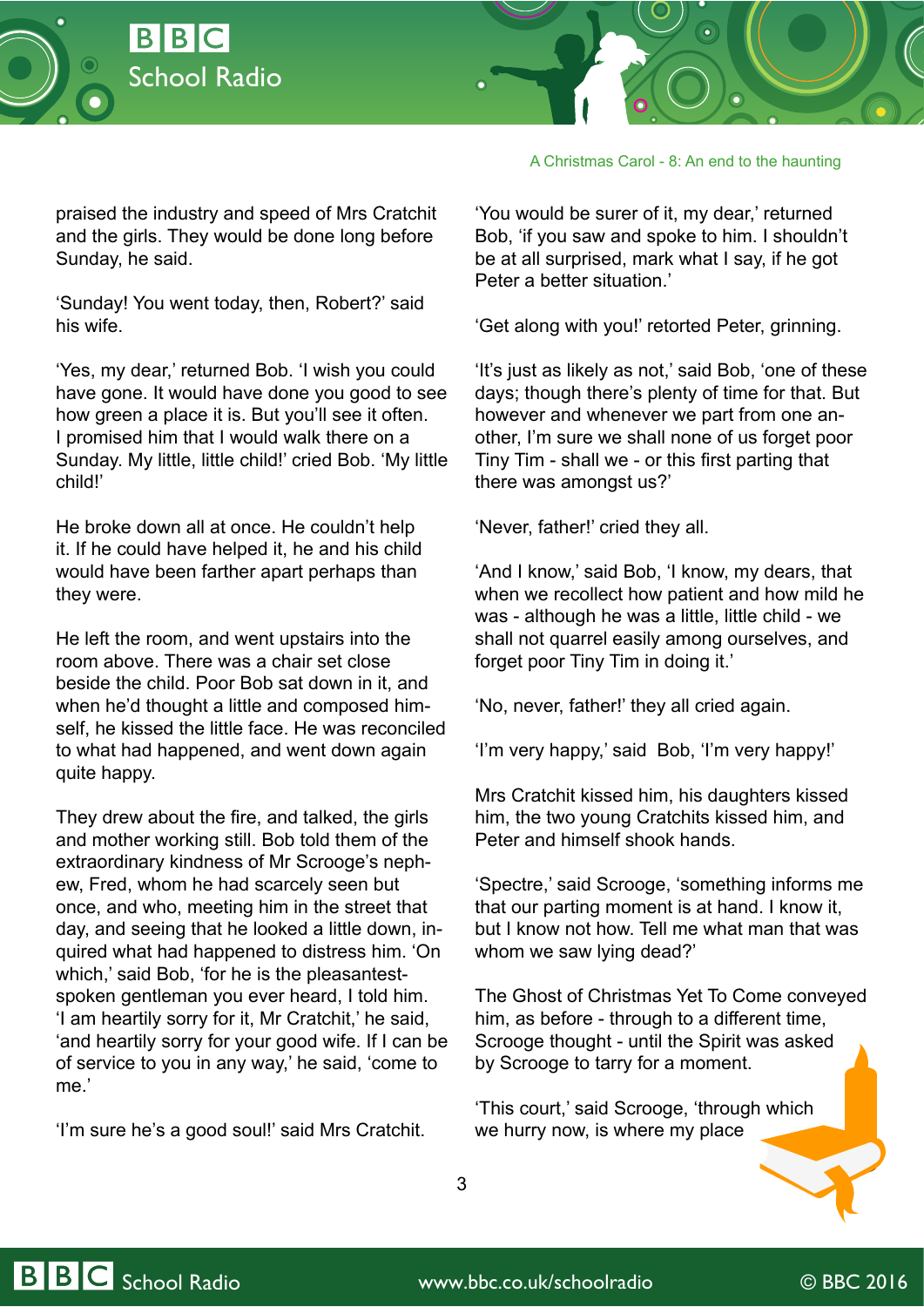



of occupation is, and has been for a length of time. I see the house. Let me behold what I shall be, in days to come.'

The Spirit stopped; the hand was pointed elsewhere.

'The house is just there,' Scrooge exclaimed. 'Why do you point away?'

The finger underwent no change.

Scrooge hastened to the window of his office, and looked in. It was an office still, but not his. The furniture was not the same, and the figure in the chair was not himself. The Phantom pointed as before.

He joined the Spirit once again, and wondering why it was that he'd not seen himself, accompanied it until they reached an iron gate. He paused to look round before entering.

A churchyard. Here, then, the wretched man whose name he had now to learn, lay underneath the ground.

The Spirit stood among the graves, and pointed down to one. Scrooge advanced towards it trembling. The Phantom was exactly as it had been, but Scrooge dreaded that he saw new meaning in its solemn shape.

'Before I draw near to that stone to which you point,' said Scrooge, 'answer me one question. Are these the shadows of the things that will be, or are they shadows of things that may be, only?'

Still the Ghost pointed downward to the grave by which it stood.

A Christmas Carol - 8: An end to the haunting

'The course of our lives will foreshadow certain ends, to which, if persevered in, they must lead,' said Scrooge. 'But if those courses be departed from, the ends will change. Say it is thus with what you show me!'

The Spirit was immovable as ever.

Scrooge crept towards the gravestone, trembling as he went; and following the finger, read upon the stone of the neglected grave his own name: Ebenezer Scrooge.

'Am I that man who lay upon the bed?' he cried, upon his knees.

The finger pointed from the grave to him, and back again.

'No, Spirit! Oh no, no!'

The finger still was there.

'Spirit!'' he cried, tight clutching at its robe, 'hear me! I'm not the man I was. Why show me this, if I am past all hope?'

For the first time the hand appeared to shake.

'Good Spirit,' he pursued, as down upon the ground he fell before it: 'Assure me that I yet may change these shadows you've shown me, by an altered life!'

The kind hand trembled.

'I will honour Christmas in my heart, and try to keep it all the year. I will live in the Past, the Present, and the Future. The Spirits of all Three shall strive within me. I will not shut out the lessons that they teach. Oh, tell me I may sponge away